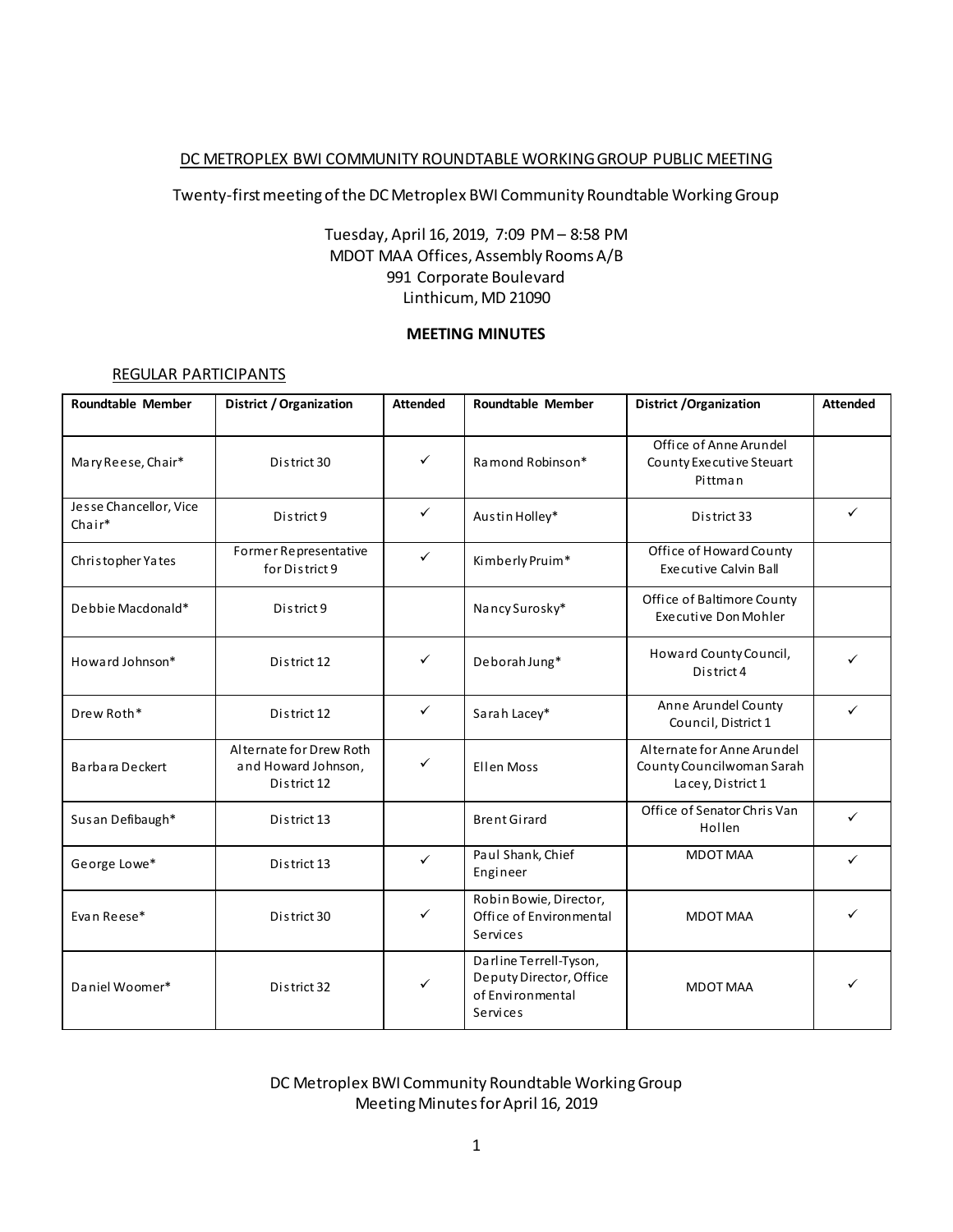| Roundtable Member | District / Organization                      | <b>Attended</b> | Roundtable Member            | <b>District / Organization</b>                                  | <b>Attended</b> |
|-------------------|----------------------------------------------|-----------------|------------------------------|-----------------------------------------------------------------|-----------------|
|                   |                                              |                 |                              |                                                                 |                 |
| Paul Harrell*     | District 32                                  | ✓               | Louisa Goldstein,<br>Counsel | MDOT MAA                                                        |                 |
| Richard Campbell  | Alternate for Paul Harrell,<br>District 32   |                 | Paige Kroner                 | Mid Atlantic Regional<br>Representative, NBAA                   |                 |
| Dan Klosterman*   | District 32                                  | ✓               | Kyle Evans                   | <b>General Aviation</b><br>Representative, CP<br>Management LLC |                 |
| Marcus Parker Sr. | Alternate for Dan<br>Klosterman, District 32 |                 | David Richardson             | Southwest Airlines                                              |                 |
| Lance Brasher*    | District 33                                  |                 |                              |                                                                 |                 |

*\*Voting Members*

#### ADDITIONAL PARTICIPANTS

Maryland Department of Transportation (MDOT) Maryland Aviation Administration (MAA)

Bruce Rineer, Manager, Noise Section Trey Hanna, Assistant for Legislative and Special Projects Jonathan Dean, Communications Manager Karen Harrell, Noise Program Roberta Walker, Administrative Assistant

Contractor Support Adam Scholten, HMMH Kurt Hellauer, HMMH Royce Bassarab, HNTB Eileen Sien, ADCI A.J. Durham, Straughan Environmental Dwayne Harrison, CRC Salomon

#### MEETING MATERIALS

Participants received the following materials in advance:

- Meeting Agenda for April 16, 2019

Handouts at the meeting:

- Meeting Agenda for April 16, 2019
- Draft Meeting Minutes V2 from January 15, 2019
- Draft Meeting Minutes V4 from February 19, 2019
- MDOT MAA 1<sup>st</sup> Quarter 2019 Complaints and Complainants within DC Metroplex BWI Community Roundtable Legislative District Boundaries

Presentations at the meeting:

Meeting Agenda for February 19, 2019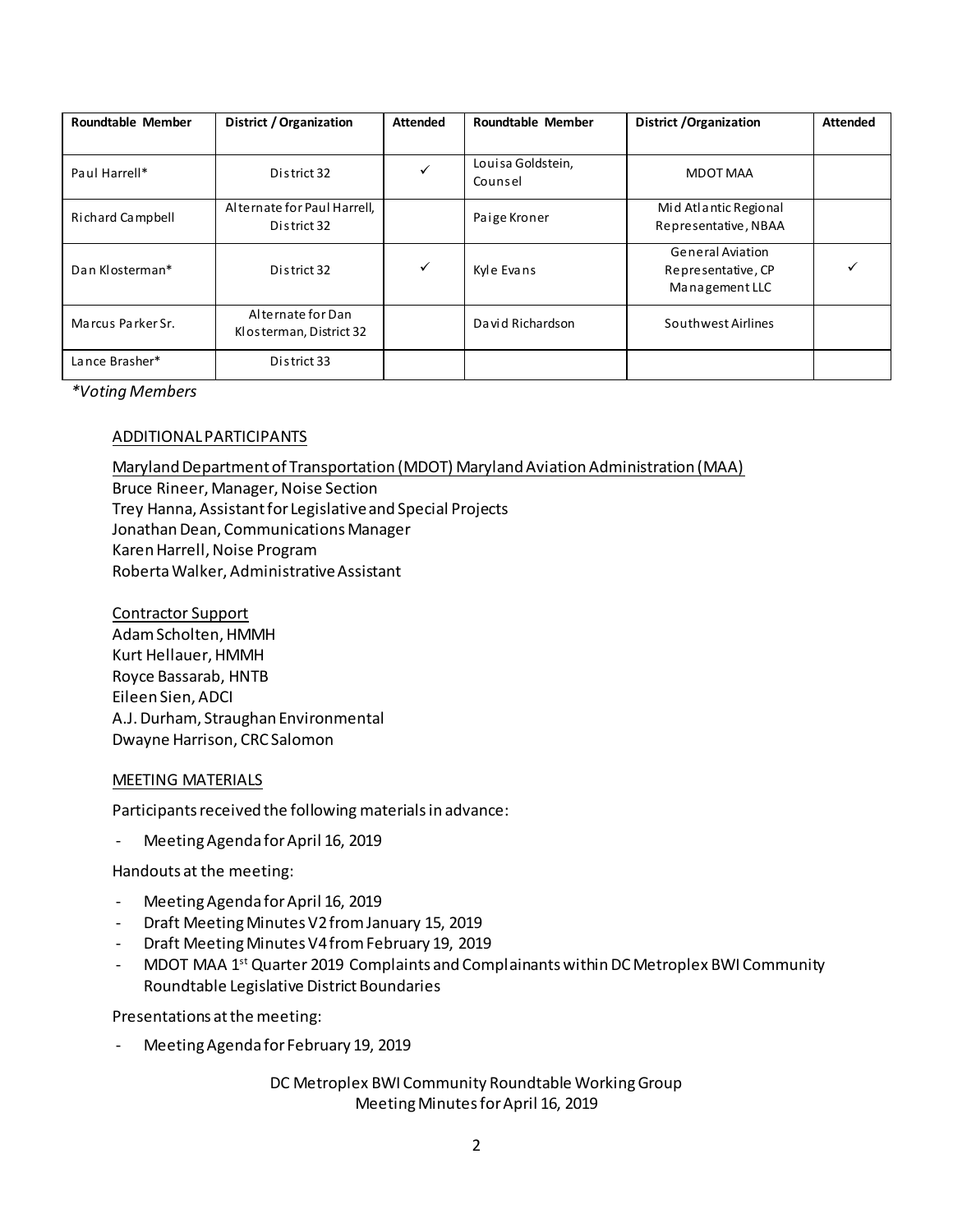- Draft Meeting Minutes V2 from January 15, 2019
- Draft Meeting Minutes V4 from February 19, 2019
- MDOT MAA 1<sup>st</sup> Quarter 2019 Complaints and Complainants within DC Metroplex BWI Community Roundtable Legislative District Boundaries

# **1. WELCOMEAND INTRODUCTIONS**

## *Introduction*

Ms. Mary Reese (Chair) opened the meeting by welcoming everyone, introducing herself, and thanking everyone for attending.

## *Member Roll Call*

Ms. Reese initiated introductions and Roundtable members introduced themselves to meeting attendees. After roll call, Ms. Reese stated that Mr. Ricky D. Smith Sr., Executive Director of the MDOT MAA, was invited to attend the meeting but was out of town on previously scheduled travel. Ms. Reese stated that Mr. Smith would attend future meetings when his schedule permits and planned to attend the next Roundtable meeting. Mr. Smith was asked to attend based on a request from the public at the February meeting.

## *Review and approve tonight's meeting agenda*

Ms. Reese discussed the agenda for the meeting and asked if members had any amendments. Mr. Paul Harrell motioned to approve the agenda and Mr. Evan Reese seconded. All were in favor. The meeting agenda was approved.

#### *Review and approve January 15, 2019 meeting minutes*

Ms. Reese asked if members were ready to approve the January 15, 2019 meeting minutes. Mr. George Lowe motioned to approve. Mr. Howard Johnson asked to make an amendment on page 10, in the second sentence of the last paragraph. Mr. Johnson asked that the word "not" be removed from the sentence. With no objections, Mr. Adam Scholten amended the meeting minuets per hisrequest. Mr. Jesse Chancellor (Vice Chair) moved to approve the meeting minutes as amended. Mr. Lowe seconded. All were in favor. The January 15, 2019 meeting minutes were approved as amended.

## *Review and approve February 19, 2019 meeting minutes*

Ms. Reese asked if there was a motion to approve the February 19, 2019 meeting minutes. Mr.Drew Roth motioned to approve the minutes, and Mr. Christopher Yates seconded. All were in favor. The February 19, 2019 meeting minutes were approved.

## **2. ROUNDTABLE CHAIR COMMENTS**

## *Notes from meeting with Dr. Zafar Zafari, Dr. Stephen Thomas, and Maryland Senator Edward Reilly*

Ms. Reese introduced Maryland State Senator Edward Reilly (District 33), his wife, Kathy, and stated Senator Reilly would speak that evening. Ms. Reese explained she and Mr. Chancellor had a meeting with Dr. Zafar Zafari, from the University of Maryland School of Pharmacy, who previously completed a Columbia University study on LaGuardia Airport (LGA) in New York that looked at shifts in aircraft flight paths and concentrations as well as potential health impacts. She stated that after the release of the study, the FAA changed some LGA flight paths back to pre-NextGen paths. Ms. Reese noted Dr. Zafari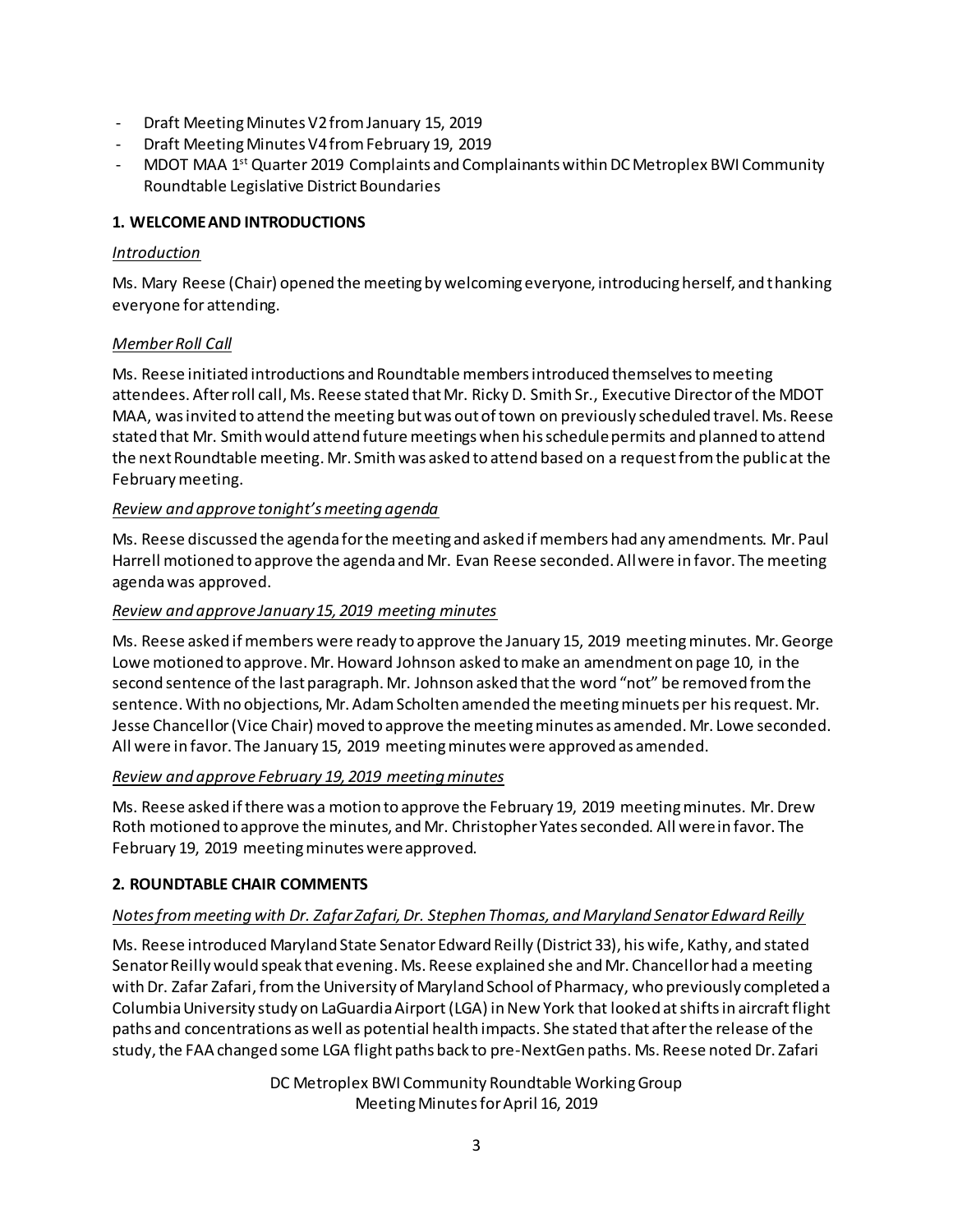seems enthusiastic about performing a similar type of study for areas affected by the implementation of the DC Metroplex. Ms. Reese asked if there were any questions regarding Dr. Zafari's study from members and received none. Ms. Reese turned the podium over to Senator Reilly so he could provide his remarks.

# *Comments from Maryland Senator Edward Reilly (District 33)*

Senator Reilly thanked Ms. Reese and acknowledged Mr. Dan Klosterman, a former councilman in Anne Arundel County. Senator Reilly introduced Kerry Doyle, his legislative aide, who was sitting in the back of the room. Ms. Doyle has been present at the past Roundtable meetings and reports back to Senator Reilly so he can remain informed of the issues being considered by the Roundtable. Senator Reilly stated that he represents Severna Park on the north side of the Severn River and Crownsville on the south side of the Severn River, and while campaigning for five election cycles, he knows and understands the issues. Senator Reilly stated that in January the Roundtable Chair, Ms. Reese, asked what could be done legislatively to move the issues regarding aircraft noise at BWI Marshall forward. Senator Reilly noted that he responded with two recommendations: (1) make sure everyone is aware that this is still an ongoing problemand (2) find creative ways to insert more scientific information and data into the conversation to provide additional push points and talking points as well as further credible evidence.

Senator Reilly stated two pieces of legislation were proposed in mid-January. One bill was to study the environmental impact of the low-flying aircraftin Anne Arundel County and associated exhaust dispersion on the tree canopy, Severn River, pools, and wildlife. The second bill was to study adverse impacts on the health of people underneath the flight paths in Anne Arundel County, including audio, respiratory, mental health, and cardiovascularissues. Senator Reilly noted that asthey started to put together the bills, they recognized a lack of available scientific evidence; therefore, the bills were not officially submitted. Senator Reilly stated the need to save resources for the appropriate time when there was enough factual evidence to support the legislation.

Senator Reilly continued and noted the meetingwith Dr. Zafari held prior to the Roundtable Meeting, was the beginning of gathering scientific evidence and facts. During the meeting, Senator Reilly noted they learned:(1) the LGA study was commissioned by Columbia University and (2) it was part of a series of studies of health impacts of public policy. Dr. Zafari used publicly available information from the Port Authority of New York and New Jersey (PANYNJ), who run the airports in the New York Metro area and provided the noise level data. Senator Reilly explained that Dr. Zafari developed an algorithm that incorporated noise generated from the flight paths and compared them to health impacts. Based on the results, Dr. Zafari was able to demonstrate that \$3 billion in health costs were potentially related to flight path changes resulting from NextGen. Senator Reilly stated that based on his review of the report, the FAA changed some of the flight paths at LGA and provided potential relief to residents for a number of neighborhoods.

Senator Reilly stated the goals of the Roundtable of increased dispersion, higher altitudes, and fewer impactsfor aircraft operations at BWI Marshall. He also emphasized the goal of future legislation is not to put BWI Marshall out of business or slow down planned growth, but instead is to ensure growth is handled in a responsible manner that minimizes adverse effects on residents.

Senator Reilly went on to describe the three potential studies that could be created with Dr. Zafari:

1. A study that would focus on public health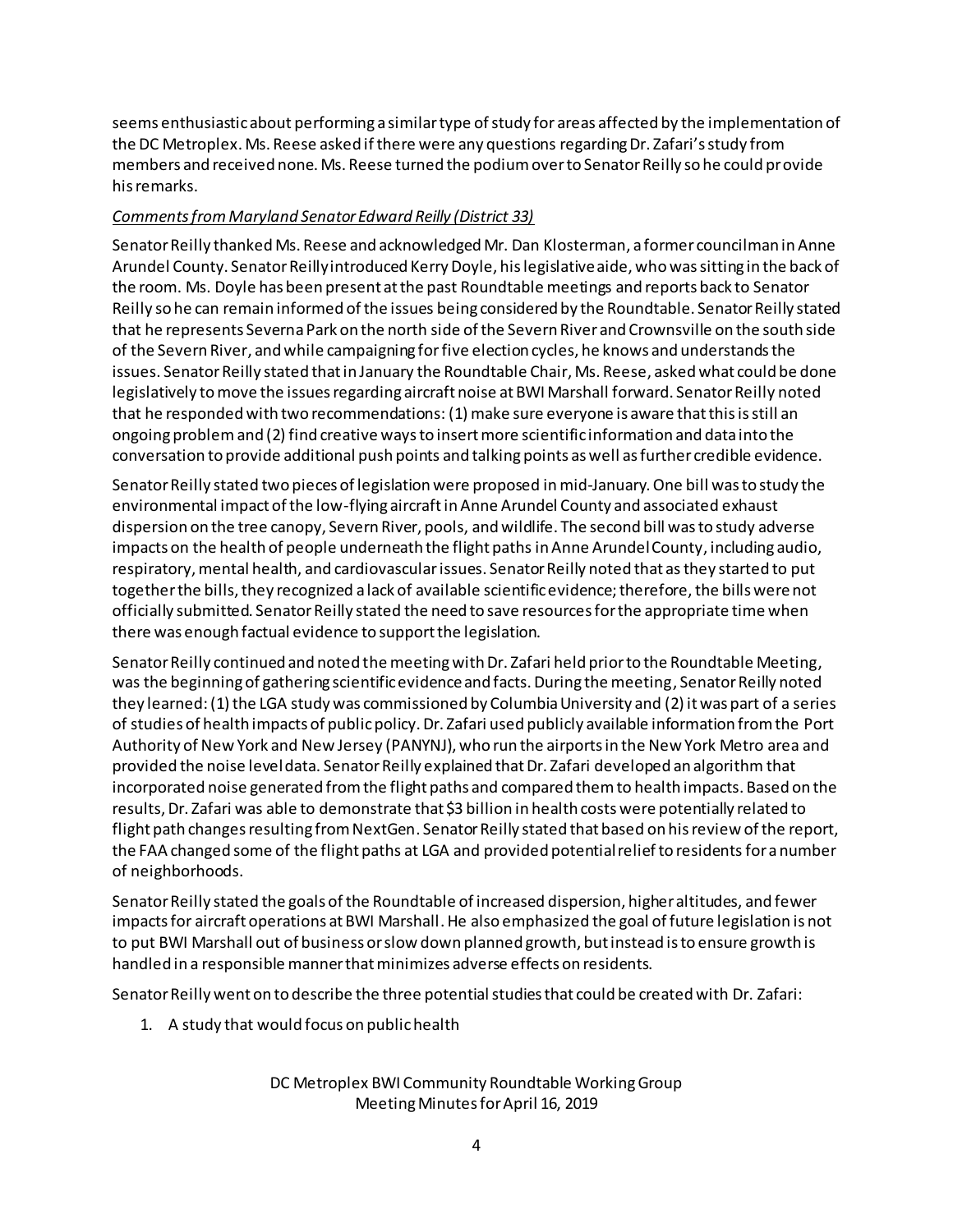- 2. A study that would focus on economic impacts and answer questions such as how are property values and land values being impacted? Is BWI benefiting the State of Maryland economically at the price of hurting the residentsin the neighborhoods?
- 3. A study that would focus on the environmental impacts from low-flying planes over concentrated areas on a repetitive basis

Senator Reilly noted he wants to include officials from Anne Arundel County, the Maryland Department of the Environment, and other local entities to put together publicly available data from the MDOT MAA and HMMH for use in the studies. He also planned to reach out to the real estate industry and the mortgage industry to talk about economic impacts. Senator Reilly called for a plan of action by October 1, 2019, with the intent to put together legislation between October and December 31, 2019. The legislation would then be submitted to the State during early 2020 to ask for these studies to be completed. Senator Reilly commented he was uncertain if the studies would get through, but reiterated the need to keep pressure on the FAA and keep public awareness high while taking an objective look at how concentrated flights at low altitude are adversely impacting people. Senator Reilly also stated he and the Roundtable would keep Howard County advised of legislative activities.

Senator Reilly noted that on April 9, 2020, even if the three study bills have not passed, he and the Roundtable would still remind the MDOT MAA that issues remain and this statement would likely be reported by the press. Senator Reilly concluded his statements by highlighting that aircraft noise should not be a District 30, 31, 32, 33, or 13 issue and should be an issue statewide.

Ms. Laura Donovan asked Senator Reilly for his thoughts on tax relief for the pain and suffering of those residents that are most impacted. Ms. Donovan stated that any tax relief should not stop plans to correct or make changes to NextGen flight paths. She mentioned that Anne Arundel County is reviewing potential tax increases. She explained with four broken windows due to helicopters,the last thing she wants to hear about is a property tax increase. Senator Reilly stated that a member of the Anne Arundel County Council was present and heard the request. Senator Reilly also encouraged everyone to challenge their property value tax assessment and referenced the free appeal processthatinvolves finding comparable properties.

Mr. Austin Holley stated that he has an appeal of his assessed property value scheduled in a couple of weeks. He has had difficulty finding comparable properties for this unique experience, where planes are flying over at 1,100 feetwhen they should be at 1,500 or 1,600 feet. Senator Reilly suggested going to real estate agents and mortgage officers to request information, and asked Mr. Holley to share his experience with the Roundtable.

Mr. Jimmy Pleasant stated that there was not enough information disclosed for homebuyers to know that they lived under a flight path. He said there are people who have recently bought homes in his community who did not know they were under a flight path, and now it istoo late for them to vacate. Mr. Pleasant says the information is in fine print and should be in bold letters. Senator Reilly stated he always suggests people sit for a couple hours on a Saturday at a property they would like to buy. Mr. Pleasant replied that he was trying to get his property taxes lowered, but comparable homes are the recently purchased or constructed properties of the people unaware of the flight paths. Senator Reilly commented that there are 2,200 homes being constructed within a mile of a drag strip in Crofton, and there was no requirement the residents be informed. Senator Reilly concluded by explaining that similarly, thereis no law requiring disclosure of residences lying under aircraft flight paths and the issue is outside the purview of the Roundtable.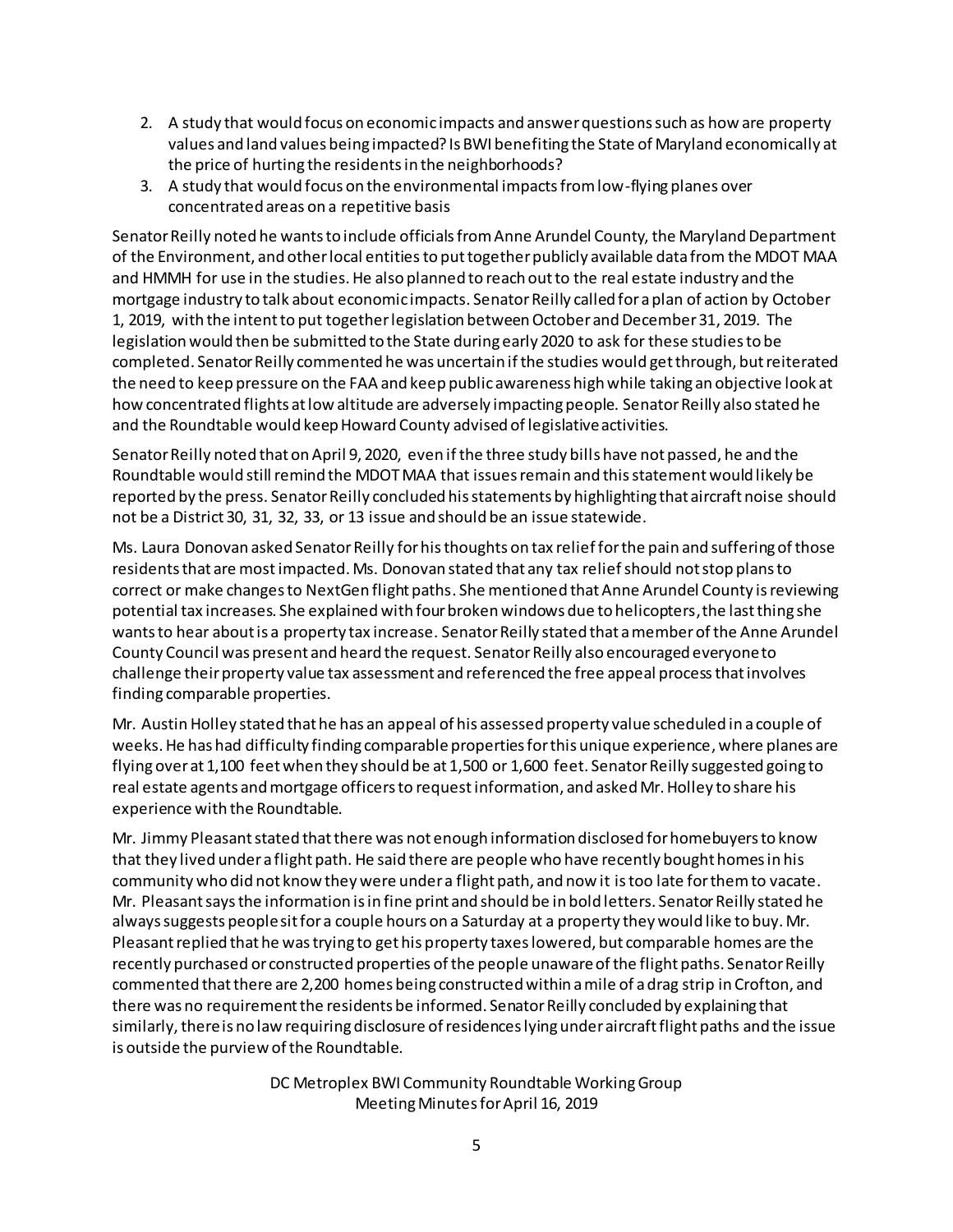Senator Reilly thanked everyone for their time, reiterated that he was available and interested in the Roundtables issues, and reminded everyone that they could get in touch with him. Ms. Reese thanked Senator Reilly and informed everyone that he is the first sitting Maryland State Senator to attend a Roundtable meeting or agree to sponsor bills to address the Roundtables concerns.

## *Update on most recent response from the FAA*

Ms. Reese discussed the most recent response from the FAA and asked if Ms. Robin Bowie if the MDOT MAA wanted to update the Roundtable that the FAA understands they are still expecting a response. Ms. Bowie confirmed that the FAA understands they still owe the Roundtable a response to the Roundtable's letter to the FAA assessing the FAA's proposed procedure changes and subsequent e-mail correspondence. Mr. Chancellor asked for clarification that the response the FAA is working on is to tell the Roundtable the implementation timeline for the changes presented to the Roundtable in April of 2018 to which the Roundtable assessed and provided feedback. Ms. Bowie replied that FAA is responding to the letter and clarification email from the Roundtable, and the response will identify how the FAA will move forward as well as how the FAA will implement the procedure changes.

Ms. Reese asked if members had seen the clarifying email she sent out to the FAA on March 15, 2019 and asked if there were any associated comments. Ms. Reese stated that she received no feedback from any Roundtable members but sentthe email to make the Roundtable requests clear.

Ms. Barbara Deckert asked if Ms. Reese had received any comments or questions about why the FAA decided to work with the Roundtable at this point, when a few months ago, the FAA stated pending litigation prohibited involvementwith the Roundtable. Ms. Reese said no reason was given. She stated she also reached out to FAA air traffic control about citizen noise complaints and received positive responses. Ms. Reese stated she intends to continue moving forward as if the FAA will support the Roundtable, but they probably won't be attending Roundtable meetings as they recently abruptly declined attending a conference call. Ms. Reese suggested the next chair of the Roundtable should keep trying to contact and work with the FAA. Ms. Reese stated that feedback from FAA Deputy Eastern Regional Administrator Ms. Maria Stanco, who is filling in for Ms. Jennifer Solomon while on maternity leave, was enthusiastic about receiving the clarification provided by the Roundtable regarding the proposed procedure changes. Ms. Reese concluded by highlighting that Ms. Stanco said she was would be taking the Roundtable's request to the team working on the procedure changes immediately.

# **3. PUBLIC COMMENT**

Ms. Reese started the public comment period, and requested public comments be kept to a maximum of fourminutes per person.

**Mr. Jimmy Pleasant**of Ellicott City stated he had a noise study done at his home. Two miles past his home in Columbia, there was also a similar sound study conducted and that aircraft were 1,500 feet higher at that location than overhis home. Mr. Pleasant noted the daily average noise levels between the two studies only changed by one decibel (dB). Mr. Pleasant said he also reviewed a noise study from Crofton of a resident that was nine miles from BWI Marshall and getting upwards of 200 arrivals daily at noise levels of 80 dB. Mr. Pleasant stated that his belief wasthe only way to fix this problem is to decrease operations. He recalled that before NextGen BWI Marshall was almost at full capacity on Runway 28 and, if the FAA did not implement NextGen, there would not be an ability to add additional flights.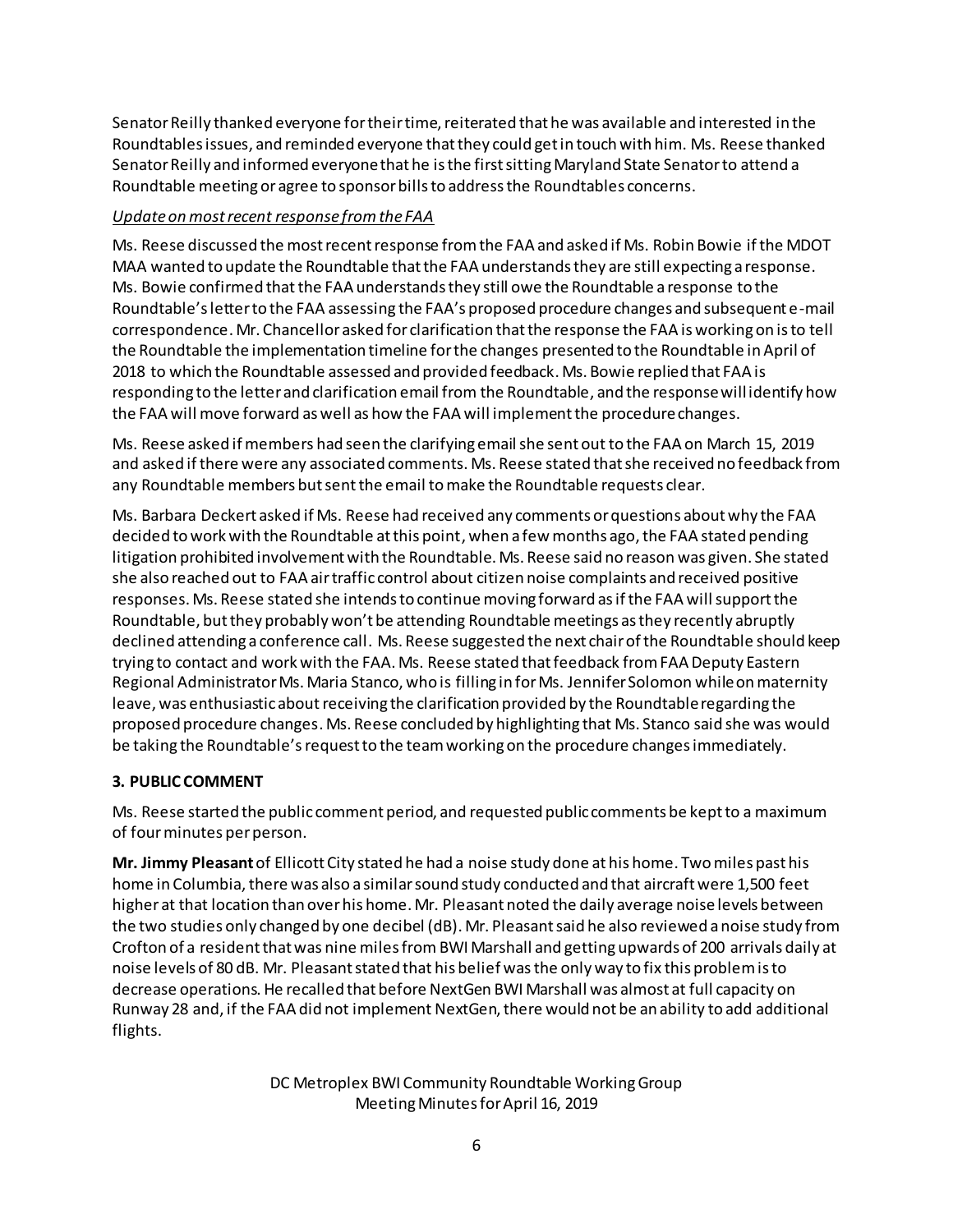Mr. Pleasant commented that residents can request a sound study, but the planes will be rerouted during the study to avoid noise monitoring equipment. He explained that during the sound study at his home, his next-doorneighbor, who was unaware a sound study was being conducted, remarked about how quiet it had been that week. Mr. Pleasant stated that FAA and MDOT MAA have a conflict of interest because they want to grow BWI. He also noted the State is trying to gain control of the Baltimore Washington Parkway so they transport more passengers from DC to use BWI Marshall. Mr. Pleasant stated NextGen's purpose is to control the congestion of the airspace and increase aircraft operations. Ms. Deborah Jung asked Mr. Pleasant where he lived. Mr. Pleasant replied he lived in Ellicott City, off of Maryland Route 103. Mr. Pleasant also stated that there are no noise monitors under the flight path in his area.

Ms. Reese added that she would like to discuss the noise monitors. Mr. Pleasant said that Howard County will not give permission to put noise monitors on their land. Mr. Roth stated that there was discussion about placement of a noise monitor at Thomas Wyatt Middle School, but the school system declined. Mr. Pleasant stated that FAA cannot get permission for noise monitor locations on other land in Howard County. Ms. Bowie stated that MDOT MAA has had a very challenging time finding spots in Howard County and finding people to approve the agreements for installation. She stated that MDOT MAA has worked diligently with people in Howard County, and progress was being made with the school system. She stated that it has been a long, educational process because the school system had never had a monitor. Ms. Jung and Ms. Bowie agreed to meet after the Roundtable meeting to discuss how Ms. Jung could serve as a liaison with Howard County Public School Systemmoving forward.

**Mr. Mark Peterson** of Elkridge stated that the FAA has no oversight other than the appropriations from Congress. Mr. Peterson supports science, but believes senators in Congress are climate change deniers with no interest in science. He thinks tilting the legislation discussed by Senator Reilly towards economics would be the best way to get the interest of senators. If studies focus on spending costs as a result of NextGen, he thought the legislation may have a chance at being successful. Mr. Peterson believes trying to take the high-road and prove via statistics that NextGen is a bad idea that will not lead to success. Senator Reilly thanked Mr. Peterson for his comments and Ms. Reese restated that the legislation proposed by Senator Reilly would be introduced at the State level. Mr. Peterson clarified that FAA has not responded to our Governor and probably will not respond to our State legislature. He believes the only way is to prove financial detriment is via the studies, and that if they do show detriment, then maybe the Senate might put pressure on FAA by possibly changing appropriations. Mr. Peterson concluded by stating that the recent issues with the Boeing 737 MAX aircraft have proved the acting director of the FAA does not have interest in many important issues.

**Mr. Mario Cisneros** of Columbia commented he lives in Owen Brown by Lake Elkhorn. He noted he has lived in that location for 10 years and recently noticed the concentration of low altitude aircraft in his area. Mr. Cisneros commented that he has observed aircraft flying at 700 feet over his house at 10 pm on Saturdays, and that sleeping with the windows open is no longer an option because of the noise. Mr. Cisneros noted his home is 20 miles from BWI Marshall and he is unable to have conversations outdoors when planes are overhead. Mr. Roth asked if he knew if the planes were arriving or departing. Mr. Cisnerosresponded that he thinks they are arriving, and has been reporting his observations to the FAA. Mr. Roth replied that he bikes around Lake Elkhorn and has observed arrivals around 2,000 feet. Ms. Jung stated that some planes are close enough to give hand signals. Mr. Cisneros stated that the average altitude of aircraft was under 2,000 feet. He also stated that noise from departures were different, rumbly, and far away, but without the vibration that comes with the arrivals. Ms. Reese asked Mr. Roth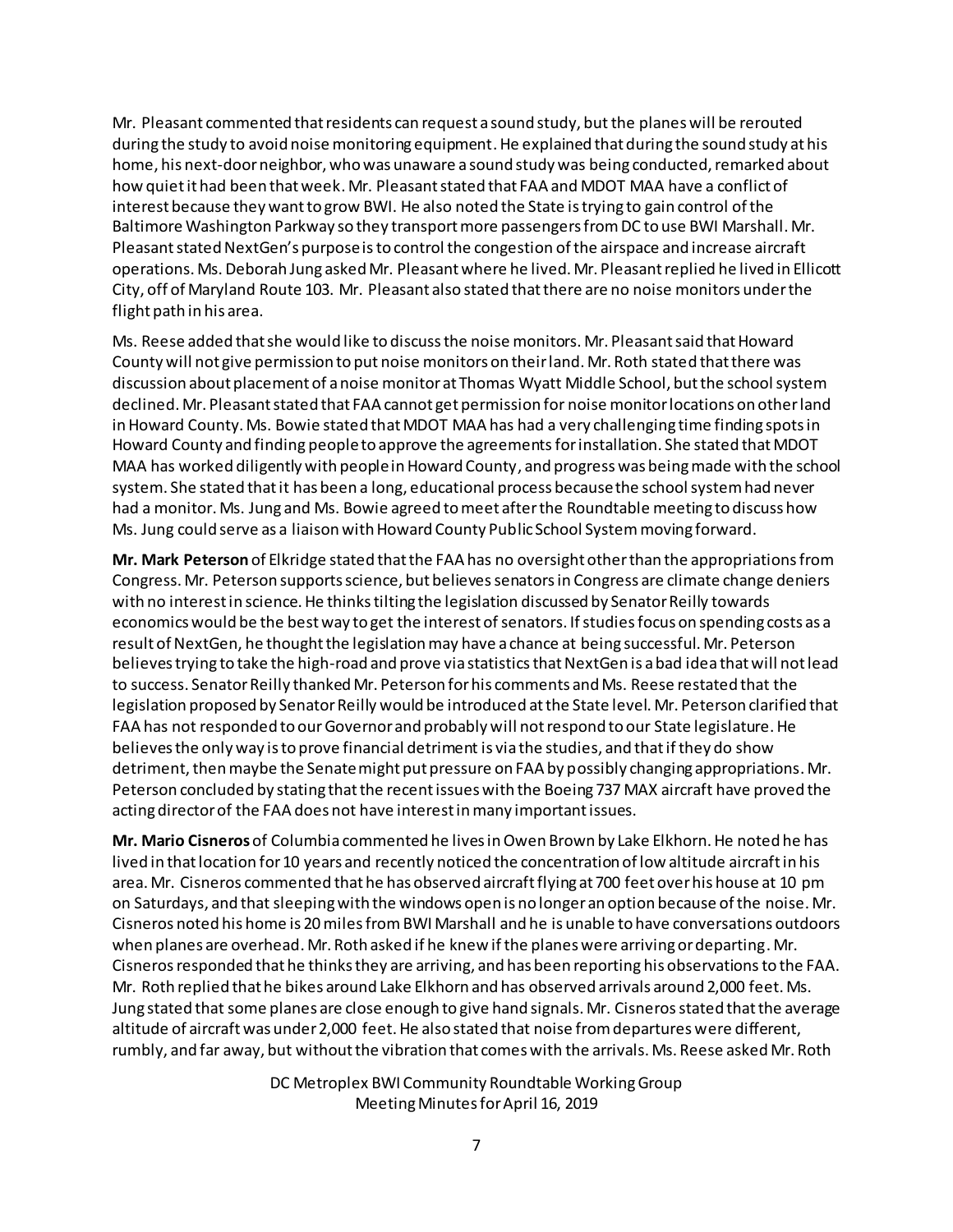which runway is associated with the area, and Mr. Roth replied Runway 10 for arrivals and Runway 28 for departures. Mr. Roth asked if Mr. Cisneros knew about the FlightRadar app. Mr. Cisnerosreplied that he had been using the AirNoise.io system and that he has learned to be conscious about his complaints and only tries to report the most extreme cases. Mr. Roth told Ms. Cisneros not to feel bad about reporting, and the FlightRadar application can confirm whether an aircraft is an arrival or departure.

**Ms. Anne Cowles** of Brookeville noted she lives about 20 miles from BWI Marshall. She explained that she works outside and has 20 horses, butis considering moving because she is distraught with the aircraft noise. Ms. Cowles noted she was able to talk to Congressman John Sarbanes legislative assistant on April 11, 2019, and let them know she was extremely unhappy with the FAA and that NextGen is destroying the lives of people in Maryland. Ms. Cowles continued that members of a Facebook Group that she is a part of have designed a way to mimic pre-NextGen flight paths. She says she is not sure how she can continue her business if the noise continues and that she will have to move away from her land and her daughter. Ms. Cowles stated that she has tracked up to 20 flights over her property within halfan-hour, starting at 6:00 am. Mr. Roth asked if Ms. Cowles was part of BWI Quiet Facebook Group. Ms. Reese asked where Ms. Cowles lived and Ms. Cowlesreplied Brookeville, in the Sunshine area in Montgomery County. After some discussion, it was discovered that Ms. Cowles did not have a representative on the Roundtable for her area. Ms. Reese stated that she would get in touch with Ms. Cowles during abreak in the meeting.

**Ms. Tawanda Lovett** of Columbia asked if private citizens could request MDOT MAA place a permanent noise monitor on their property. Ms. Reese stated that they could look at her address and see if it is a strategic location for a permanent monitor. Mr. Paul Shank of the MDOT MAA replied that he believed there were some sound monitors on private property and asked Mr. Royce Bassarab of HNTB if that was still the case. Mr. Bassarab stated that they have historically had some on private property, but currently the only private land where a monitor is located belongs to a homeowner's association. Ms. Lovett noted she has also had a two-week noise study done at her property and noticed, as Mr. Pleasant previously described, that it was quieter during that time.

**Mr. Michael Bahr** of Hanover said he is directly affected by Runway 15 departures. He stated that planes come off the Runway and do a 180-degree turn directly over his home. He highlighted that the McDonnel Douglass MD 80/88 (MD88) planes are the loudest and can be heard well after they are out of sight. Mr. Bahr also noted that went the MD88 flies over, you feel pressure from them as they pass. Mr. Bahr commented he observed that Spirit aircraftfly lower than the Boeing aircraft and that in times of cloudy, snowy, or rainy weather they are extremely loud and make an annoying thundering, bubbling sound.

Mr. Bahr commented he had also been recently looking up the aircraft noise standards and does not believe the numbers are accurate. He believes the standards are old and antiquated and would like Roundtable to challenge the noise thresholds and associated lawsin the Maryland Legislature. Mr. Bahr commented that planes fly over his home and noise metersshow levels of up 80 or 90 dB, but the sound measurement chart presented in January had a maximum sound level of 65 dB, with the ambient noise during the day at 60 dB. Mr. Bahr concluded by asking how only five more dB are recorded when planes are flying over one's home.

**Ms. Laura Donovan** of Glen Burnie requested to speak and directed her comments to Senator Reilly. Ms. Donovan stated that there is an Office of Noise, but no Office of Vibration. She stated that many people mentioned during the meeting thatthey have problems due to vibration, and that needs to be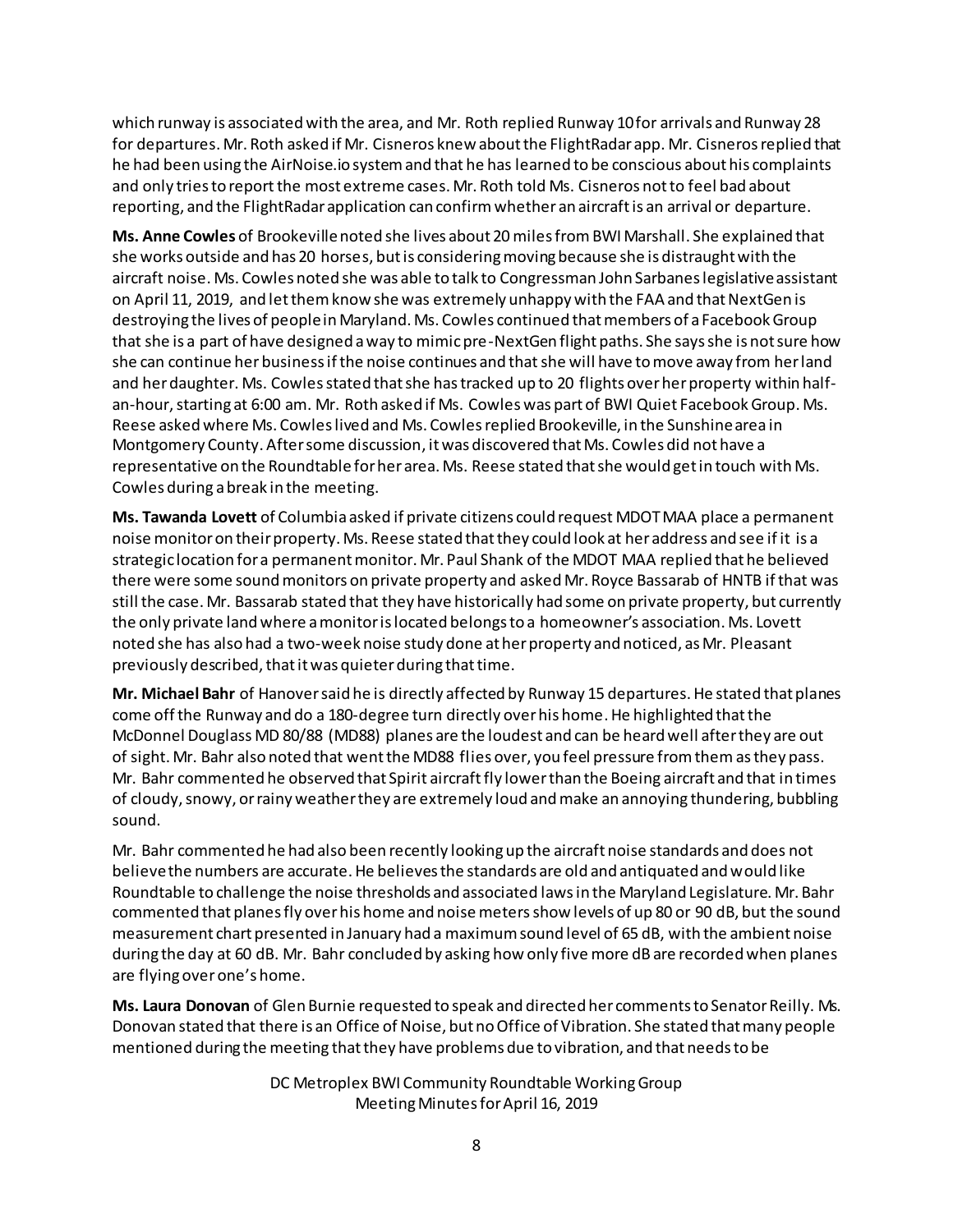considered. Ms. Donovan concluded by asking about where complaint data was transmitted to at the FAA. Ms. Bowie responded data was provided to the BWI Marshall Airport Traffic Control Tower (ATCT).

# **4. COMMUNICATIONS, LEGISLATIVE, AND TECHNICAL COMMITTEE UPDATES**

Ms. Reese discussed updates from the Communications Committee. Ms. Reese noted that Ms. Linda Curry was not in attendance, and Mr. Paul Verchinski was no longer on the Roundtable and had not yet determined if he would return as an alternate. As such, there were no updates.

Mr. Johnson provided an update on the Legislative Committee and stated that all the activities to which the committee has been actively involved had been previously discussed.He thanked Ms. Jung for her proposal on Howard County. Mr. Johnson stated that everyone who is communicating with their representatives is helping the Roundtable, and this communication is greatly appreciated. Mr. Johnson did note that he is concerned that all Roundtable correspondence is not being sent to all representatives and believes it should be. Mr. Johnson believes the more representatives know about whatis going on with the Roundtable, the better. Ms. Jung believes Senator Katie Hester and Senator Clarence Lam would be interested in co-sponsoring legislation, and Mr. Johnson agreed and believes there are many State senators who would also be interested.

Ms. Reese asked Mr. Johnson to clarify that he meant the Roundtable Chair should be forwarding information about the Roundtable's activities on to all elected representatives. Mr. Johnson confirmed that was what he meant by stating that not all correspondence is being shared. Ms. Reese responded that she has been sending meeting agendas and any major actions or decisions that the Roundtable has made to elected officials. She has also noted that she had sent information to representatives and has not copied all Roundtable members. Ms. Reese admitted the difficulty in figuring out when to send information to officials and when to keep information only among Roundtable membership. Ms. Reese highlighted that recently she has gotten feedback and encouragement from various legislators to send them everything. Ms. Reese stated that, going forward, she will do a thorough review of communications and Roundtable materials to-date with the new Chair to share whatshe has learned thus far.

Mr. Reese provided an update on the Technical Committee and stated the committee has continued to work with the MDOT MAA and HMMH to develop potential alternative procedure changes forthe FAA to consider. He believes they have some promising proposals, but they have to now do the hard work of analyzing the proposals and this will take more time.

Mr. Roth asked Mr. Adam Scholten of HMMH if planes are modeled as point sources where noise emanated from a single point in all directions or if aircraft emanate noise in a directional manner. Mr. Kurt Hellauerof HMMH responded that the Aviation Environmental Design Tool (AEDT) incorporates directivity into the model. Mr. Roth explained that he asked this question because of the experience of Ms. Cowley. He observed her complaints on BWIQuiet and her distance from the airport and was skeptical. Upon using the noise monitoring app and measuring noise at the Sunshine Post Office near Ms. Cowley's property, he could see Ms. Cowley was correct. Mr. Reese observed that noise was not heard until after the planes had flown over, meaning that the noise is emanating from the rear of the plane. Mr. Hellauer stated that aircraft noise involved many more factors, such as airframe noise versus engine noise and airspeed. Mr. Hellauer stated that the models take into account much, but not all, of those factors. Mr. Roth stated that if planes are flying straight and someone is behind them, they will hear every plane that passes. However, if a plane is turning and the noise is emanating from the back of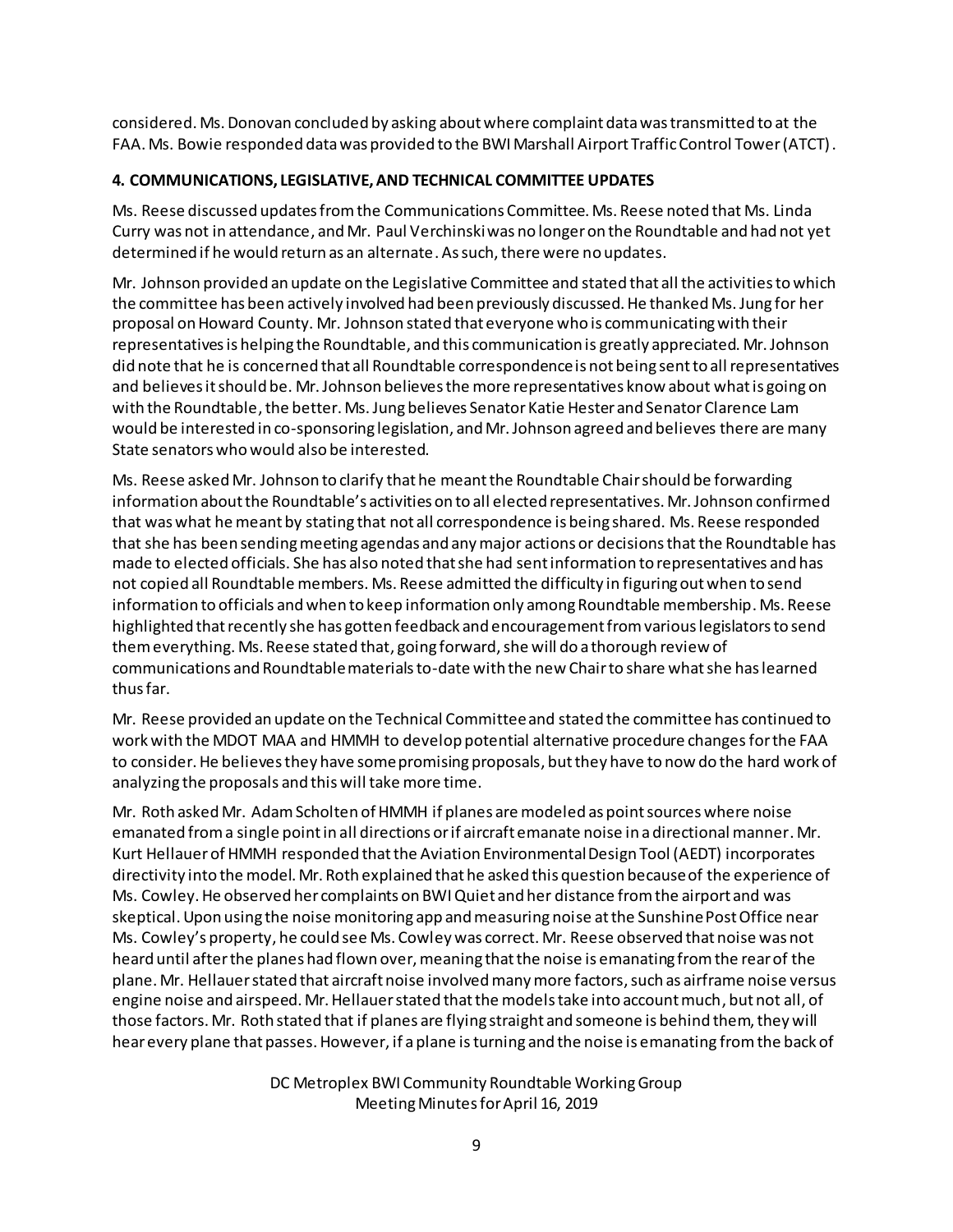the plane, the noise will sweep and disperse. Mr. Roth asked if the noise models reflect that type of noise pattern. He also asked if turningwas under consideration for the Technical Committee in the alternatives because turningwould distribute the noise.

Mr. Holley asked Mr. Reese to explain the alternatives the Technical Committee had been considering. Mr. Reese explained that FAA would not offer any alternativesto the Roundtable, so the Technical Committee, with the support of the MDOT MAA and HMMH, researched what other Roundtables around the country have proposed to FAA and what FAA has taken action on. The Technical Committee isworking with HMMH and the MDOT MAA to develop alternatives, focusing on arrivals first. Mr. Holley asked if the committee was considering Anne Arundel arrivals as well as Howard County departures and vise-versa. Mr. Reese replied yes, and that they were in discussions with MDOT MAA about how to attack this situation. He stated that the committee will not present to the Roundtable until the entire package of alternatives is complete, and it may take multiple meetings to go through all the procedures they are proposing. He also stated that there are further discussions that will have to take place about the Roundtable's Charter and what the Roundtable needs to consider going forward. Mr. Reese believes proposing alternatives is the only avenue left for the Roundtable to pursue, barring a major congressionally enforced restructuring of the FAA structure. Mr. Reese concluded by noting he was hoping the Technical Committee can have an initial brief together by the end of the federal fiscal year.

Ms. Reese suspended the meeting briefly for a 10-minute break.

# **5. STATE SENATOR CLARENCE LAM FROM HOWARD COUNTY, DISTRICT 12**

Ms. Reese introduced Senator Lam from District 12. Senator Lam thanked Ms. Reese and recalled members of the Roundtable coming to Annapolis and testifying before the Howard County Delegation. He stated that the aircraft noise issue is very important and that is why he and Senator Reilly were in attendance. He jokingly mentioned that he was the second Senator to attend a Roundtable meeting. He stated that, in talking to communities, he hears the concerns of constituents who have voiced a high level of frustration with the noise that is taking place. Senator Lam lives in Columbia and has noticed in his own backyard the difference in noise levelsfrom overhead aircraft and hears from constituents every week on this issue.

Senator Lam wants to encourage the Roundtable to continue the work they are doing and to know that it is important to bring voices together and raise awareness. He acknowledged his Councilwoman and Roundtable representative, Ms.Jung, who has been very vocal. Senator Lam has known Mr. Roth and Mr. Johnson for many years and is glad to see them representing their communities. He believes this issue crosses party lines, jurisdictions, and all constituents. Mr. Lam concluded by encouraging everyone to continue the good work and to not hesitate to reach out to himself and Senator Reilly.

## **6. MDOT MAA ROUNDTABLE UPDATES**

## *Q1 2019 Legislative District complaint summaries*

Mr. Scholten reviewed a presentation that was prepared in response to a request from the Roundtable regarding regularly sharing complaint data with elected officials. Mr. Scholten noted that the MDOT MAA and HMMH put together a presentation that identified the location and quantity of noise complaints over the first quarter (January  $1<sup>st</sup>$  – March 31<sup>st</sup>) of 2019. He explained the presentation identified and displayed on color coded maps the complaints received and the complainants by Legislative Districts that make up the D.C. Metroplex BWI Community Roundtable. Mr. Scholten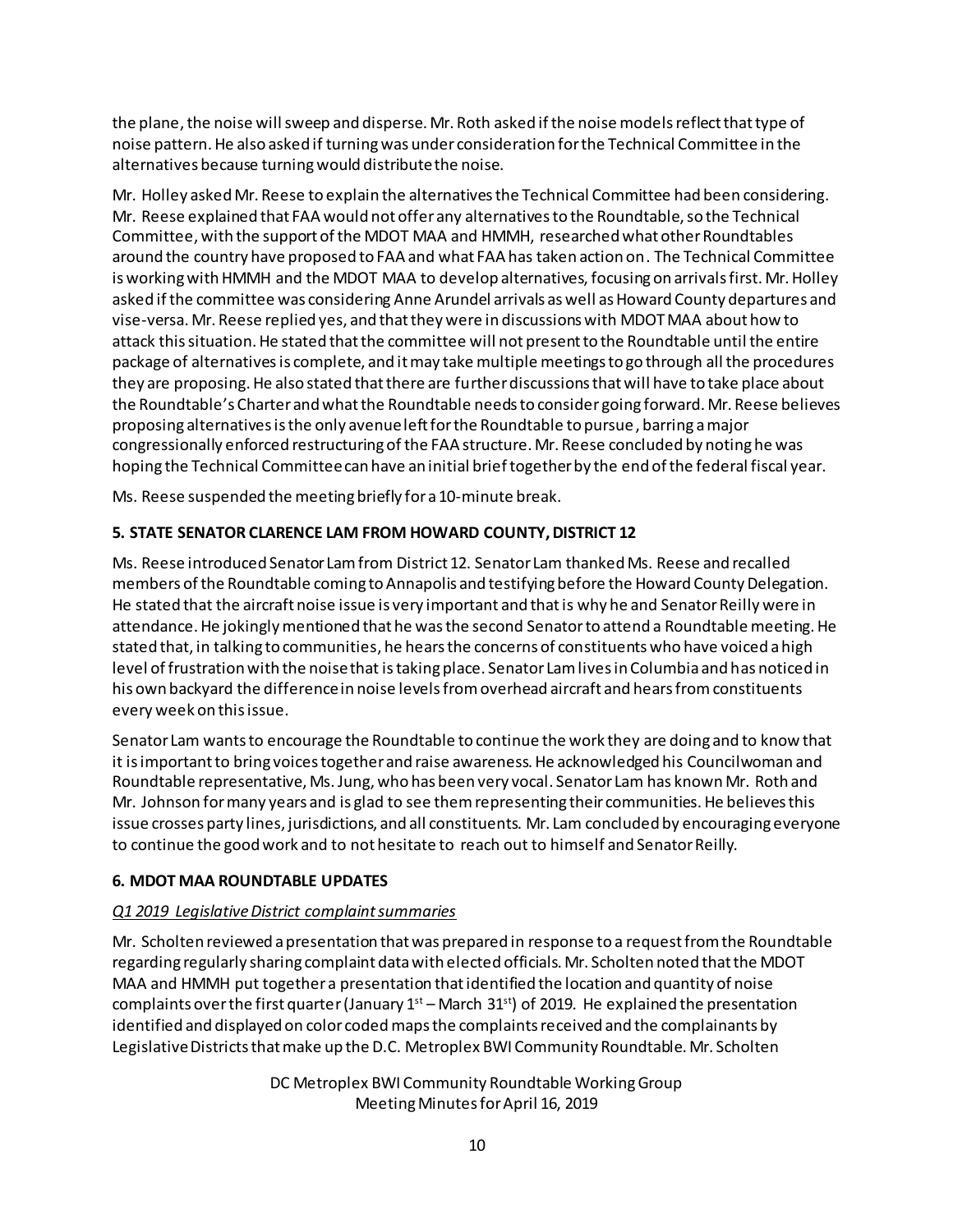explained the complaints were collected from the MDOT MAA Airport Noise Operations and Monitoring System(ANOMS), which is the MDOT MAA's new system used for monitoring and recording complaints. Mr. Scholten highlighted the first quarter 2019 noise complaints were primarily associated with operations at BWI Marshall, but that there were eight complaints associated with operations at Martin State Airport(MTN). Mr. Scholten also noted that the address associated with each complaint are represented as red dots on the respective mapsin the presentation, and that Legislative Districts are color coded from cooler color tones to warmer color tones based on the levels of complaints and complainants recorded within each Legislative District.

Mr. Reese inquired if ANOMS accounted for complaints sent via the AirNoise.io system. Mr. Scholten confirmed that it does. Ms. Reese asked if the MDOT MAA was going to recognize the complaints from the AirNoise.io system moving forward. Ms. Bowie replied that they have always recognized the AirNoise.io complaints. Ms. Reese asked if they can encourage the members of the districts to use the AirNoise.io system without the results being questioned by the MDOT MAA. Ms. Bowie responded yes.

Mr. Scholten concluded the presentation and Ms. Bowie highlighted that the presentation would be posted on the website following tonight's meeting. Ms. Reese thanked Mr. Scholten for the presentation and stated that on the last conference call with the MDOT MAA, she and Mr. Chancellor talked about other ways to break down the complaint data to send to elected officials. She stated that complaints have decreased as people have realized the Roundtable is working on the issue and is concerned that the complaint numbers may be misleading. Ms. Sarah Lacey asked if the complaints can be broken out by time of day. Ms. Reese responded that this was a possibility and asked for volunteers from the Roundtable to brainstorm creative ways to present complaint information.

Ms. Deckert commented thatthe AirNoise.io systemindicates numbers of complaints by time of day and believes it is possible to see all complaints made, not just those personally submitted. Ms. Deckert also stated that getting information to the elected officials would need to be done by the Roundtable, since the information is not distributed to everyone and only posted on the website. Ms. Reese agreed and stated that going forward it would be good to develop a procedure for putting information together that the Communications Committee could provide forthe Chair to disseminate.

# **7. ROUNDTABLE LEADERSHIP ELECTIONS AND DISCUSSION**

## *Roundtable Committees*

Ms. Reese announced that the positions of Roundtable Chair, Vice Chair, and the heads of each committee were open and in need of new leadership. She began by asking if anyone was interested in leading the Communications Committee, previously chaired by Ms. Curry and Mr. Verchinski. Mr. Chancellor nominated Ms. Deckert. Ms. Reese seconded. Ms. Reese explained that the committees were created back when FAA still attended Roundtable meetings. She stated that the committees are extremely useful, but due to the small size of the Roundtable, the committees have become primarily one person doing the heavy lifting. Ms. Reese was unsure of how to change this fact, if there are a lack of volunteers, and asked if everyone would be okay with the current situation. Ms. Deckert accepted the position and is now Head of Communications Committee.

Ms. Reese asked if a belated press release could be sent out about tonight'smeeting. Ms. Deckert responded that she would send out a press release when she got home that evening. Ms. Reese stated that there currently is no formal procedure for sending out press releases for the Roundtable. Going forward, press releases and other communications will go through Ms. Deckert.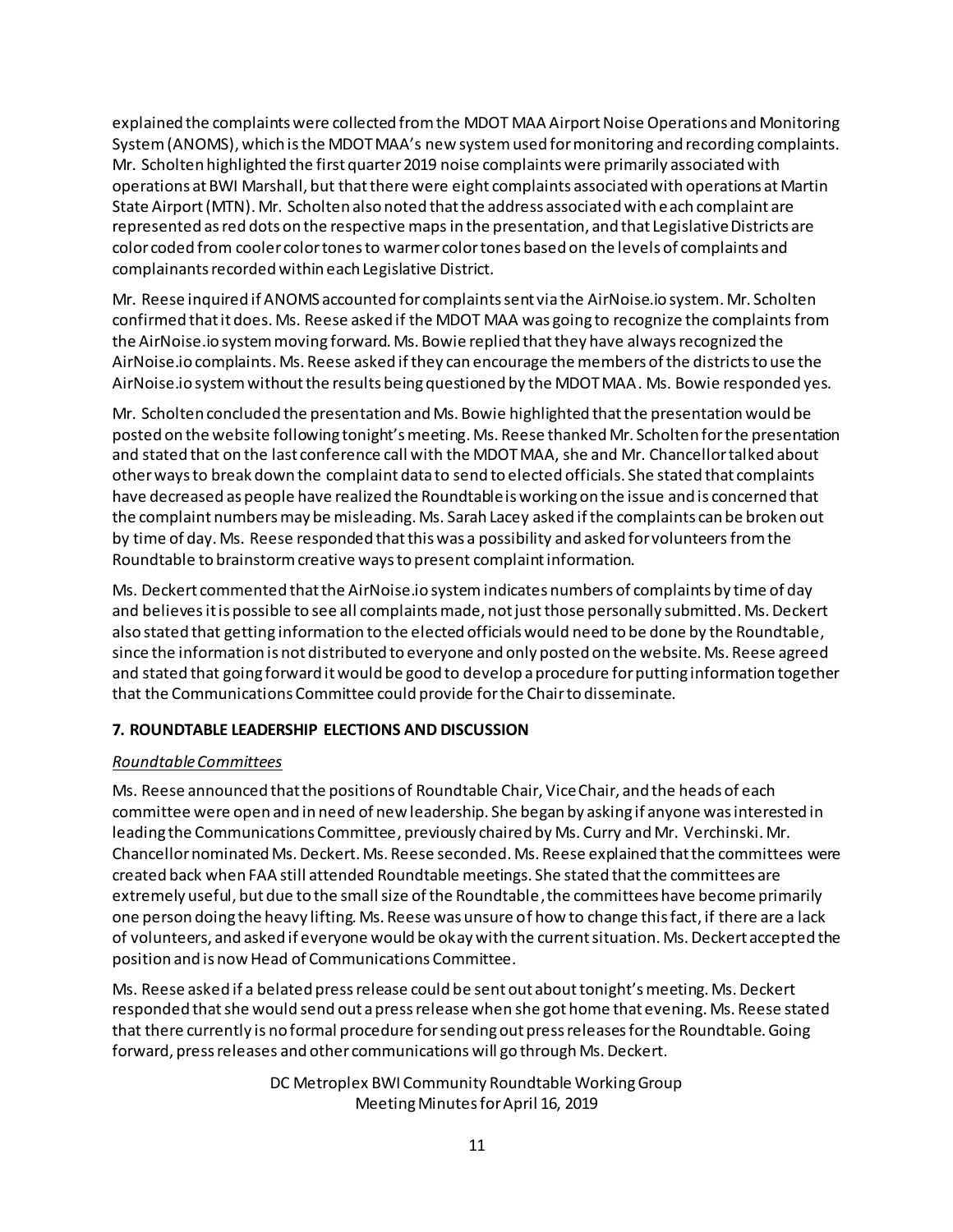Mr. Reese stated that he does not mind staying on as Chair of the Technical Committee. He stated he would like to bring on Mr. Holley as part of the Committee that also includes Mr. Chancellor and Mr. Paul Harrell. Mr. Holley agreed to join.

Mr. Johnson, the current Head of the Legislative Committee, stated that he was open to step aside for someone who had more sway and influence with legislators. Ms. Jung volunteered to be on the Legislative Committee and Ms. Reese stated that she would be part of the Legislative and Communications Committees. Mr. Johnson will stay as the Head of the Legislative Committee and will be joined by Ms. Reese and Ms. Jung.

## *Chair/Vice Chair*

Mr. Roth volunteered to be either the next Chair or Vice Chair of the Roundtable. Ms. Sarah Lacey asked what the time commitment was to be the Vice Chair. Mr. Chancellor, the current Vice Chair, stated that the role supports the Chair and he would estimate that it was about four hours a week. Ms. Reese stated that, as the Chair, the administrative side of the job can be exhausting. Tasksinclude the behindthe-scenes work to plan the meetings. She stated that she became Chair right after the FAA stopped attending the Roundtable meetings, and she had to focus on lobbying elected officials and exploring legislative options to address the Roundtable's concerns. Ms. Reese noted she was not sure that the next Chair would have to do as much, but advised against anyone becoming the Chair who did not have good administrative and organizational skills. Ms. Reese stated that the Chair communicates with anyone and everyone and that phone calls with the public, elected officials, and MDOT MAA take up time. She explained the Chair must follow up on items with the MDOT MAA and FAA. Ms. Reese estimated a time commitment of seven to eight hours a week for the Chair, but explained that the commitment fluctuates, and that some weeks are a lot more and some are a lot less. Ms. Reese concluded by noting that she assumes that, once the proposalsfor the Roundtable procedure changes are ready to be reviewed, the Chair may be spending more time.

Ms. Reese reminded everyone that, per the Roundtable Charter, if members miss two meetings, itis considered a resignation. She stated that she has been adamant about this rule and that it is needed for continuity and to keep everyone aware of status as well as remain productive. Ms. Reese highlighted an exception to that rule is Mr. Lance Brasher, who has been active on the Roundtable's behalf on the federal side and has attended meetings with groups in Montgomery County and staff at Senator Van Hollen's office. Ms. Reese noted that due to Mr. Brasher's extensive involvement outside the Roundtable, they reached an agreement that he did not need to attend every Roundtable meeting.

Ms. Lacey asked if Ms. Reese received any nominations from those not present at the meeting. Ms. Reese responded she had not. Ms. Lacey volunteered for the Vice Chair position, and Mr. Roth volunteered for the Chair position. Ms. Reese presented the slate as Mr. Roth for Chair and Ms. Lacey for Vice Chair. Mr. Reese motioned for a vote. Ms. Jung seconded. All were in favor. Ms. Reese asked that members vote for the slate with a show of hands. All twelve in attendance voted in favor. Mr. Roth is the new Roundtable Chair and Ms. Lacey is the new Roundtable Vice Chair.

# **8. PLANNING FOR NEXT MEETING**

# *Potential charter review and discussion*

Ms. Reese stated that Mr. Johnson had sent an email about potential changes to the Charter. Ms. Reese noted they decided to table that discussion until the next meeting and that the new Chair would have to make sure to include it on the agenda.